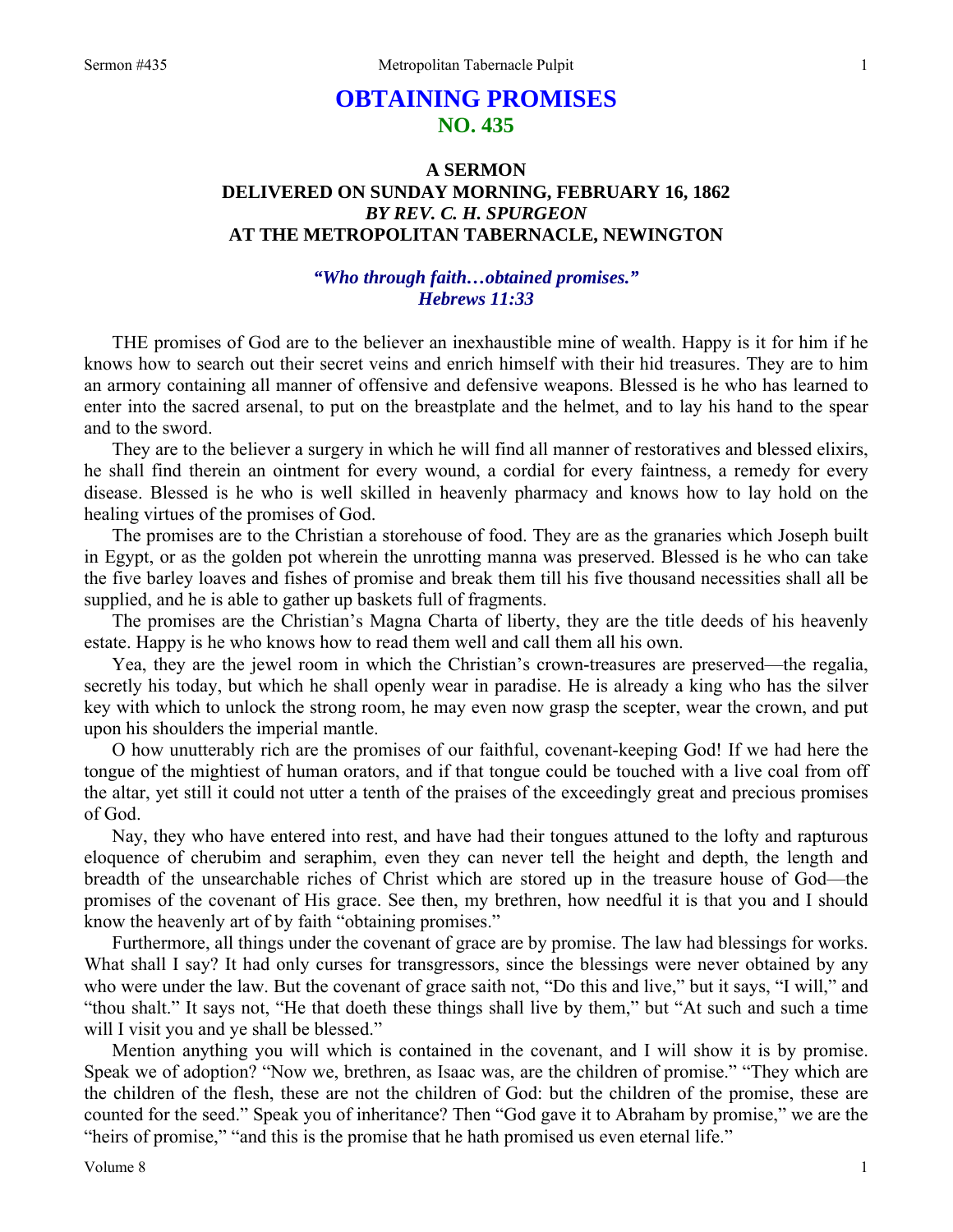The covenants are described by Paul as being the "covenants of promise." Even the Gospel itself is in the first chapter of the Romans, at the second verse, spoken of as "The Gospel of God, which he had promised afore by his prophets in the holy Scriptures." Life eternal is described as the "promise of eternal life."

We, brethren, look for the "promise of his coming," and after that we, "according to his promise look for new heavens and a new earth wherein dwelleth righteousness." So that if we should begin at the beginning and run on till we come to the close of the catalog of divine blessings which are bestowed upon us through grace, we might say of them all, "These are *promised* covenant mercies."

How needful then—in what a tenfold degree is it absolutely necessary that you and I should know how to obtain the promises and see them fulfilled, for if not—failing to obtain the promise, we have lost all things and are of all men the most miserable.

I would try this morning to explain the text, understanding it in two senses. First, some reader might think it means *obtaining the promises in themselves*. Perhaps, a more thoughtful reader would perceive that it may be better understood as *obtaining the fulfillment of the promises,* the phrase means certainly both, but we think that the mind of the Spirit is most fully expressed by the second sense.

**I.** It is certain that holy men of old, and that good men now, do BY FAITH OBTAIN PROMISES.

Let us give you an instance—the memorable case of Abraham. Abraham is bidden by God to offer up his son Isaac. He was already an heir of the promises, but not as yet had they been revealed to him in their utmost length and breadth. Obedient to the divine command he prepares to offer up his son Isaac, his only son, on whom his hope of posterity depended, counting that God was able either of stones to raise up children, or to raise up Isaac again from the dead. He unsheathes the knife to slay his son. He is prevented from the consummation of the deed. God accepts his sacrifice and rewards it with a promise.

If you will at your leisure read in Genesis twenty-two, commencing at the fifteenth verse, and proceeding onwards, you will see it was then that God conferred on Abraham that great charter wherein it was written, "In blessing I will bless thee, and in multiplying I will multiply thy seed as the stars of the heaven, and as the sand which is upon the seashore, and thy seed shall possess the gate of his enemies; and in thy seed shall all the nations of the earth be blessed; because thou hast obeyed my voice." Now, it was his act of faith which, not meritoriously, but of grace, obtained that noble promise.

Brethren, if you would obtain a promise, your faith must do exploits. When you have made some sacrifice for God, and have been willing in the teeth of human reason to do God's Word as God bids you, you shall then stand on a vantage ground from which you may reach another and a higher promise than as yet you have ever been able to grasp in the hand of your faith.

It is true the promise is not through the law, but through the righteousness of faith, but to him who like Abraham staggereth not at the promise through unbelief, it shall surely be given to be "heir of the world." To him that hath shall be given, and he shall have abundantly. The Spirit of God shall whisper into your soul some promise which shall come home with as much power to you as though an angel from heaven had spoken it to you, and you shall through one act of faith obtain the promise which before was beyond your reach.

Another notable instance is given us in the case of David, where it was not so much faith, as an act consequent upon faith, which brought him the promise, namely, a noble wish to serve God by building a house for Him. David had been storing up much gold and silver that he might build a house for God, for he said, "Behold I dwell in a house of cedar, but the ark of the covenant of the LORD remaineth under curtains." He was not permitted to build the house, but as a reward for his desire to do this for his God, Nathan was sent, and then it was that the covenant was made with David, in which he rejoiced even when expiring, because it was "ordered in all things and sure."

Then Nathan said to him, "And it shall come to pass, when thy days be expired that thou must go to be with thy fathers, that I will raise up thy seed after thee, which shall be of thy sons; and I will establish his kingdom. He shall build me an house, and I will establish his throne for ever. I will be his father, and he shall be my son; and I will not take my mercy away from him, as I took it from him that was before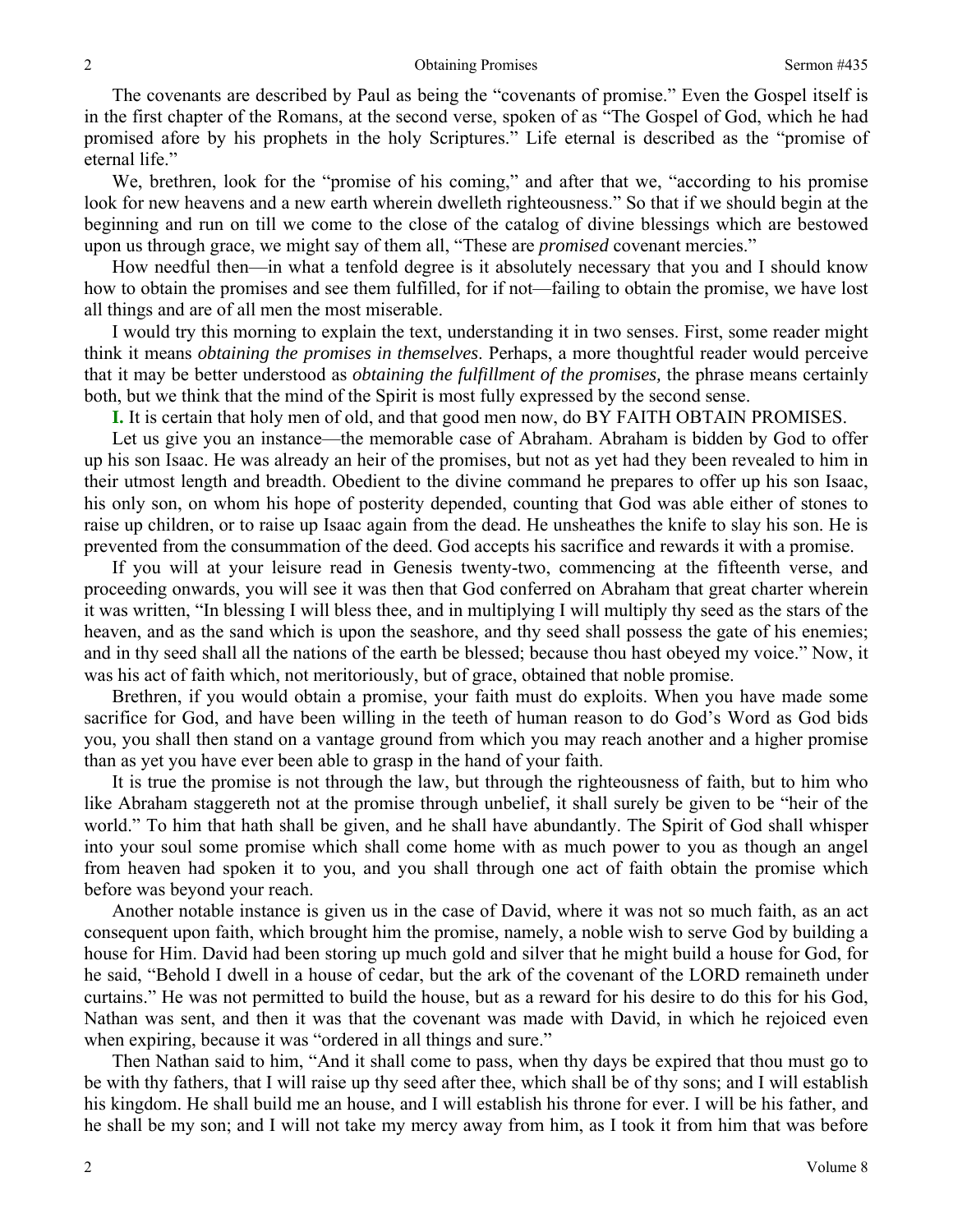thee: but I will settle him in mine house and in my kingdom for ever: and his throne shall be established for evermore."

Now, brethren, if you and I would obtain the promise, if we would have them spoken home to us with a force as great as if they consisted of novel words for the first time uttered by some seraphic lips, we must resolve to do some great thing for God, and He who expects the grace-indited wishes of His children, will in return lead them into some inner chamber of new delights which they had not known before.

To quote yet another instance. Joshua was about to invade the land of Canaan, and therefore before his arduous enterprise the Lord gave him a new promise. His faith led him to the brink of Jordan, the borders of the promise land, and then and there he by faith obtained a blessed promise, which we will read for our comfort, remembering that venturing in the path of duty upon great enterprises, we may expect like him to win new promises.

"There shall not any man be able to stand before thee all the days of thy life: as I was with Moses, so I will be with thee: I will not fail thee, nor forsake thee. Be strong and of a good courage: for unto this people shalt thou divide for an inheritance the land, which I sware unto their fathers to give them. Only be thou strong and very courageous, that thou mayest observe to do according to all the law, which Moses my servant commanded thee: turn not from it to the right hand or to the left, that thou mayest prosper whithersoever thou goest. This book of the law shall not depart out of thy mouth; but thou shalt meditate therein day and night, that thou mayest observe to do according to all that is written therein: for then thou shalt make thy way prosperous, and then thou shalt have good success. Have not I commanded thee? Be strong and of good courage; be not afraid, neither be thou dismayed: for the LORD thy God is with thee whithersoever thou goest."

One more instance may not be amiss. God sometimes gives His people fresh promises by faith just before a trial is about to come upon them. It was so with Elijah. God said to him, "Go to the brook Cherith, behold I have commanded the ravens to feed thee there." This was at the beginning of the famine. There he abode, and God fulfilled the promise, for by faith Elijah had obtained it.

Acting upon faith, still dependent upon God, he abides at Cherith, and as the result of this faith, God gives him a fresh promise, "Arise, get you to Zarephath—I have commanded a widow woman there to sustain you." The faith which received the first promise obtained the honor of a second.

So with you and with me. If we have had a little promise, and up till now have realized it, if we have lived upon it and made it the stay and support of our souls, surely God will give us another and a greater one, and so, from promise to promise speeding our way, we shall find the promises to be rounds of the ladder which Jacob saw, the top whereof shall reach to heaven.

Doubt and be distrustful about the promise that you have, and you cannot expect God to increase His revelation to your soul. Be afraid, stagger through unbelief at that which was laid to your heart yesterday, and you shall not have a new one tomorrow. Oh, that we had power to act as Samson did, who having the promise of God that he should smite the Philistines, with the jaw-bone of an ass laid them heaps on heaps, never reckoning the odds, but having God with him in child-like simple faith he dashed upon his foes and overcame them. We should go from strength to strength, receiving grace upon grace if we had faith to mount from promise to promise.

But I hear someone say, "Is there such a thing as receiving promises now? They are in the Bible, and we can read them, but can they ever come to us as if they were our own?" Oh, yes, dear friends, and that is the best way in which God's people get at the sweetness of them. I believe in God the Holy Ghost. I believe in His immediate operations in the soul of man. This is the dispensation of the Holy Spirit, and would therefore be strange if He did not speak in us now as much as in the age of types and shadows.

I am not a disciple of the Quakers, although I believe a descendant of one of their early martyrs, but in some matters I heartily agree with them, as for instance, in their testimony to the special and direct monitions, directions, and illuminations of the Holy Spirit. Surely, I know that God the Holy Spirit has dealings with His people today, as much as ever He had with the prophets of old, and there are times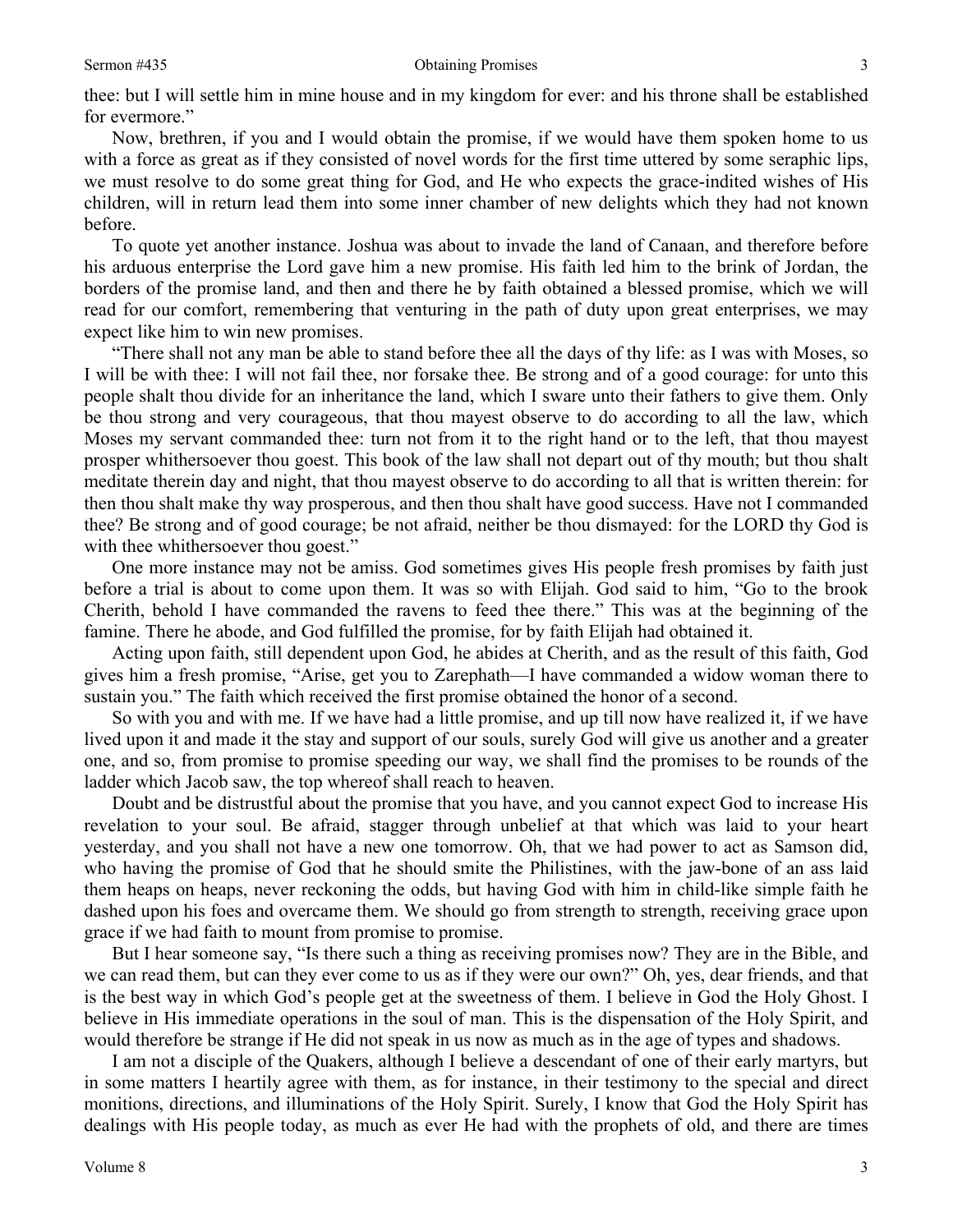when He takes an old text out of the Word, and re-writes it upon their souls, so that it is as really a revelation fresh from heaven, as though it had never been written in that Book before.

Bilney, that blessed martyr of Jesus Christ, was much wounded in conscience, by reason of the great sin which, through the weakness of the flesh he had committed, by subscribing to Popish errors, at that time he could get no comfort of soul because of his deep and continual sense of sin. The Spirit of God took this text, and made it a balm for all his wounds, "This is a faithful saying and worthy of all acceptation, that Jesus Christ came into the world to save sinners, of whom I am chief." Bilney kept that, believing it to be as much his own as if it had never been uttered by Paul, and he went to the stake and burned right bravely for Christ, in the strength of the promise so opportunely given to him.

Beza says that once when he had been long in great sorrow and deep distress, this text came with power to him, "My sheep hear my voice, and I know them and they follow me, and I give unto them eternal life, and they shall never perish, neither shall any man pluck them out of my hand. My Father, which gave them me, is greater than all; and no man is able to pluck them out of my Father's hand."

Mr. Calamy gives us an instance of a young woman who died triumphantly, being sustained by that well-known word of our divine Lord, "Come unto me all ye that labour and are heavy laden and I will give you rest." That man of God, Watts Wilkinson, spoke of that promise, "What I do thou knowest not now, but thou shall know hereafter," as being often a very sweet consolation to him in mysterious dispensations of providence.

It is not for me to speak at any length of what texts have been my own, but there have been turning points in my history in which I have had promises from God, which have been *to me* as marked and as distinctly from heaven as if they had been spoken by seer or prophet who met me in the way. Never shall I forget one instance, which accounts for my being here at this very hour.

When I had resolved to enter college, walking across Midsummer Common, just outside of Cambridge, revolving in my mind the joys of scholarship, and the hope of being something in the world, that text came to my heart, "Seekest thou great things for thyself? Seek them not," "Seek first the kingdom of God and his righteousness and all these things shall be added unto thee." All was given up, everything was renounced, the finest prospects seemed to melt into thin air, merely on the strength of that text, believing that God, even our God, would most certainly fulfill to me His promise if I could keep His precept.

Now, if I had told that to another, he might have laughed, but to me it was as solemnly the Word of God as if the heavens had opened, and I had seen them written out in lightning flashes, or heard the thunders of God roll through the sky. I suppose some of you have known the same.

One other instance I cannot fail to narrate. When the cholera was here last time, I wended my way from house to house among the sick and dying. I was one day sad at heart, and thought surely my own time was come, for I had seen many deaths and had been at many graves.

Walking down the Dover Road, I saw in a window, upon a paper fastened to the glass with four wafers, this verse, "Because thou hast made the LORD, even the Most High, thy habitation, there shall no evil befall thee, neither shall any plague come nigh thy dwelling." I stopped, attracted by the paper in the window, and read it, and this verse I am certain was as much a revelation to my own heart, and I as much obtained that promise as though an angel had brought it with swift wings from on high.

Your experience, brother Christians, will furnish similar instances, and though we may be sneered at as fanatical by those who do not understand spiritual impressions from the Holy Ghost, yet know we, and we speak only of what we have tasted and handled of the good Word of God, that there is such a thing as still obtaining the promise afresh from heaven—money from the mint of God like new coin all unworn. Faith, and faith alone, can know the secret of obtaining promises.

Thus I have tried to explain the first meaning of the text.

**II.** As for the second it is somewhat more practical. By faith these men obtained not merely the giving of the promise, but THE FULFILLMENT OF IT.

4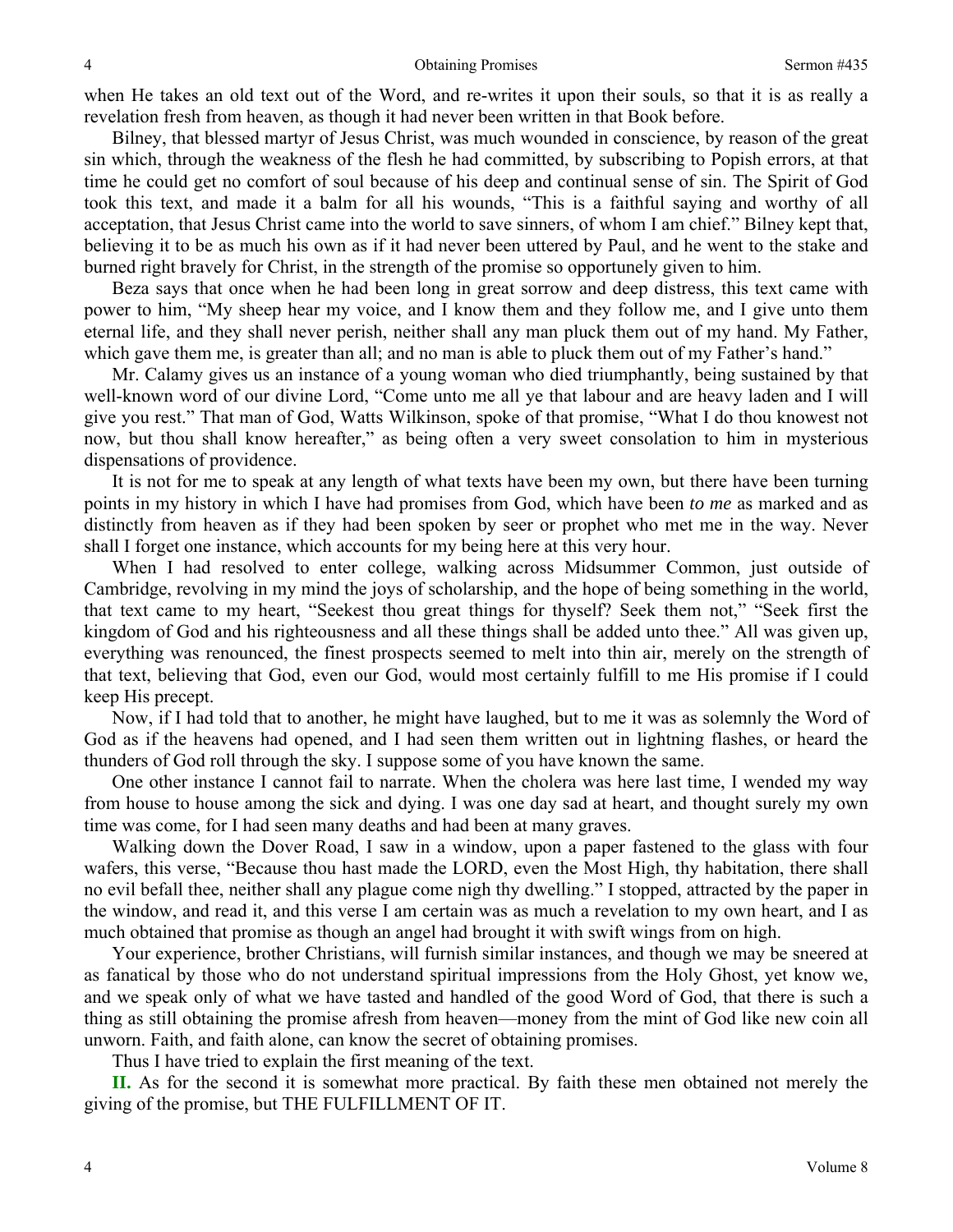Now, I shall want your earnest attention, and I hope also your memories will be at work while I try to give some practical regulations for obtaining the fulfillment of the promise. Some persons, however, who have bad memories may think they will get no good.

I remember what an old preacher once did when visited by one of his members who said he feared he gained no good for his memory was bad, whereas, in the opinion of all who saw his holy and heavenly walk, he was one of the most profitable of hearers. Two dirty glasses were produced, and into one of them the minister poured water, and after rinsing a while, he poured it out again, and setting it down by the side of the other he said, "Has not the water had effect even though none remains." So let us hope that you may get good even should your memory retain but very little.

God's promises may be divided into two classes. Some of them are unconditional. They are promises of grace, and of these faith does not obtain the fulfillment, but God fulfills them according to His own sovereign will and pleasure according to the purpose of His grace. I mean promises such as those which relate to the calling of the elect at God's time, their being brought out from death to life, their quickening, their conviction, and regeneration.

Now, man being before grace utterly dead, powerless and lifeless, it is clear that no faith on his part obtains these promises nor even helps to obtain them, but God, when the predestinated hour is come, saith, "It is a time of love," and beholding the infant cast out and in its blood, He says unto it, "Live!"

I ought to add, indeed, that even those promises which might be called conditional are only conditional in a certain sense, for whereas they are conditional in one passage of Scripture you find them unconditional in another. They are conditional only in the order of our attainment and enjoyment of them, but in the plan, purpose, and decree of God, they are all based on unconditional oaths and declarations of eternal love. God saith, "I will" and "they shall," and here the promises all rest.

With regard to many of the promises which have some sort of description appended to them, we must by faith answer the description, or we cannot claim the blessing. Most of them have this condition—"For these things will I be inquired of by the house of Israel to do it for them."

There are three ways of "obtaining the promise." Many of them only need the outstretched hand to grasp them, you may go with believing faith at once and take the promise, "Ask and ye shall receive." There are many of the promises so readily attainable, that if you are in Christ you may this morning see them fulfilled by simply believing them. Believe them to be true, and you shall have what they promise you.

Some of God's promises are like checks, you present them at the counter and the cash is given, you have but to take the promise stamped by God's own hand, signed and sealed, believe it to be God's, and you shall have the mercy right now. This is true of a very large number of the promises.

Of some others I must give a second direction. You must not simply believe them, but exercise importunate prayer about them. "Knock and it shall be opened." These promises are not to be had for the mere believing. Of some kind of devils it was said, "This kind goeth not out but with prayer and fasting." Of some sort of promises it may be said, "This kind is not fulfilled but by prayer and persistence."

You must knock, and if the gate open not you must knock again, and continue to do so until God shall give you the favor. You are certain to have the blessing if you know how to wrestle with the angel, and declare that you will not let him go unless he shall bestow it upon you.

A third kind of these promises are not even to be fulfilled by prayer or by faith alone, you must obtain them by earnest seeking after them. "Seek and ye shall find." Where God has appended to the promise a something that is to be done, diligently do it and you shall obtain the blessing.

I hold in my hand a book which is very precious to me. It is my treasure house, next to the Bible the most valuable indeed, because it is all Scripture—*Clarke's Scripture Promises*. When I have a trial or trouble, since the promises are here all put under different heads, I can turn at once and find just the promise I want. There are many of these sparkling jewels which cannot be won by prayer, nor be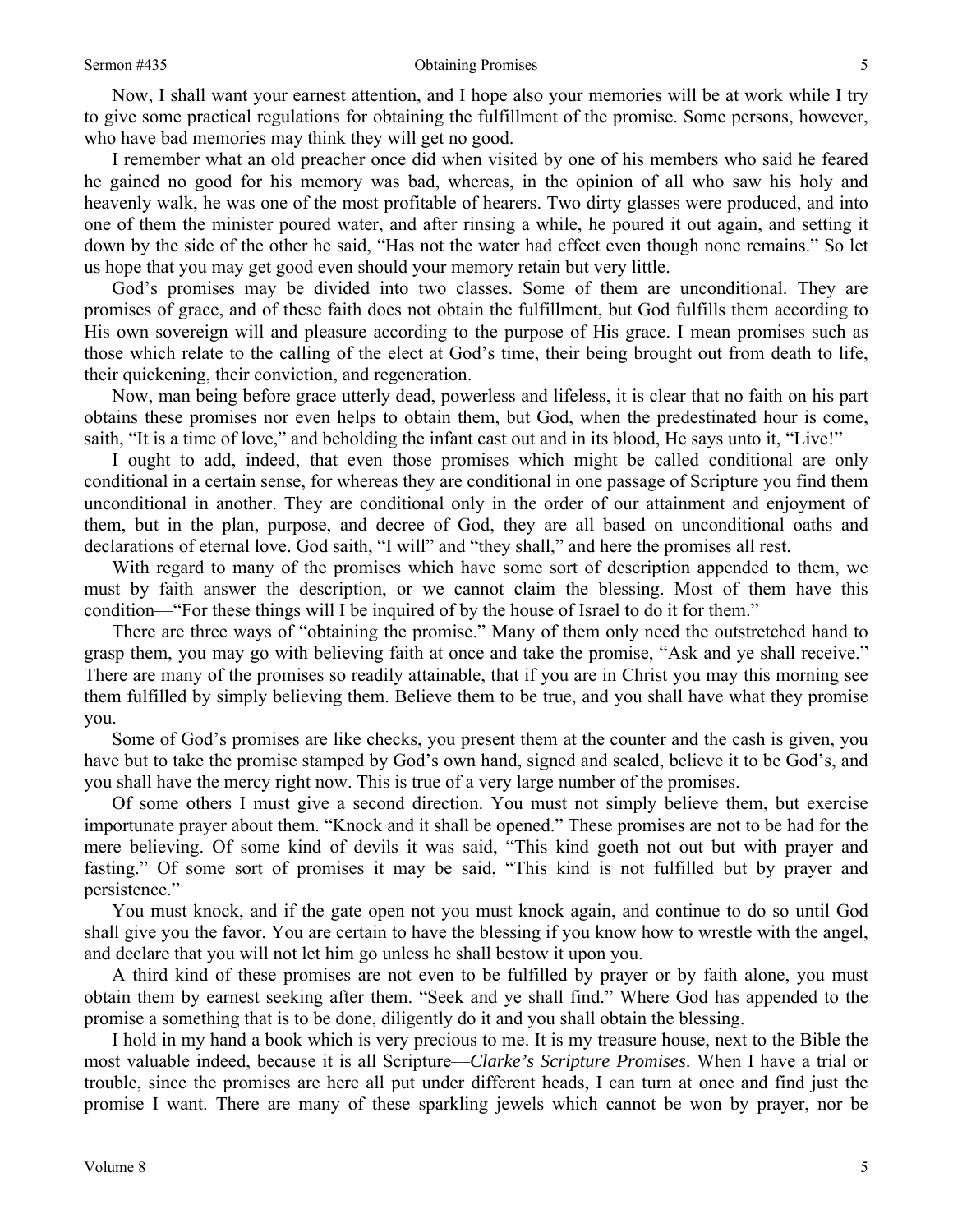obtained by an act of faith alone, for instance such as these, "Those things which ye have both learned, and received, and heard, and seen in me, do; and the God of peace shall be with you."

Now, that promise requires something to be done by the Christian, and then the God of peace shall be with him. "Blessed are they that do his commandments, that they may have right to the tree of life, and may enter in through the gates into the city." If we refuse to obey God's commandments, our faith will be a dead faith, and our prayer will be presumption, we must obey the Lord's will, and then we shall have the blessing.

"Whatsoever we ask we receive of him, because we keep his commandments, and do those things that are pleasing in his sight." "If ye keep my commandments, ye shall abide in my love." "Who is among you that feareth the LORD, that obeyeth the voice of his servant, that walketh in darkness, and hath no light? let him trust in the name of the LORD, and stay upon his God."

But here you see, with regard to promises of this kind, and they are very numerous indeed, the *act* of faith must be matured into the *work* of faith, it is not the bare act of faith that gets some promises, not the utterance of faith in prayer, but with these there must be the work, and the fruit, and the patience of faith, or otherwise the clusters hang too high for our reach.

Those three rules contain the pith of what I have to say, but to guide beginners in the divine life a little more fully, let us give a few other regulations.

**1.** Child of God, babe in grace, would you obtain the promises? Take this advice first—*meditate much upon them*. There are promises which are like grapes in the winepress, if you will tread them the juice will flow. Many a time a believer, when he is like Isaac walking in the fields, meditating in the cool of the day upon a promise, unexpectedly meets his Rebekah, the blessing which had tarried long comes on a sudden home. He sought retirement to meditate upon a promise, and lo! "being in the way God met with him."

Thinking over the hallowed words will often be the means of fulfilling them. "I was in the spirit on the Lord's day," saith John, "and heard behind me a great voice, as of a trumpet." Just so. It was his being in the Spirit, his meditating upon spiritual things that made him ready to behold the King in His beauty, and to hear what the Spirit saith unto the churches.

Especially, young Christian, meditate much upon those promises which relate personally to Christ. While you are thinking them over, the faith which you are seeking will insensibly come to you. That word which saith, "The blood of Jesus Christ, his Son, cleanseth us from all sin"—think that over, masticate and digest it, and in the very act of meditation faith will be born in your soul.

Many a man who has thirsted for the promise while he has been considering the divine record, has found the favor which it ensured, gently distilling into his soul, and he has rejoiced that ever he was led to lay the promise near his heart.

I think it was Martin Luther who says that some passages of Scripture are like trees which bear fruit, but the fruit does not easily drop. You must get hold of the tree, says he, shake it, and shake it again, and again, and sometimes you will need to exhaust all your strength, but at the last shake, down drops the luscious fruit. So do you with the promise, shake it to and fro by meditation, and the apples of gold will fall. Let the promise, like the problem of the philosopher, be revolved in your soul, and at last your spirit shall leap for very joy while you say, "I have found it, I have found it, the very thing that my soul has sought after."

**2.** Secondly, young man in Christ Jesus, do not only meditate upon the promise, but *seek in your soul to realize it as being the very Word of God*. Say to your soul, "If I were dealing with a man's promise I should look most carefully at the man who had covenanted with me. If I had a bond or note of hand I should estimate most carefully the credibility, the respectability, and solvency of the man whose name was endorsed thereon. So with the promise of God, my eye must not be so much fixed upon the greatness of the mercy—that may stagger me, as upon the greatness of the promiser—that will cheer me.

My soul, it is God, even your God, God that cannot lie who speaks to you. This word of His which you are now considering is as true as His own existence. He is a God unchangeable, and therefore this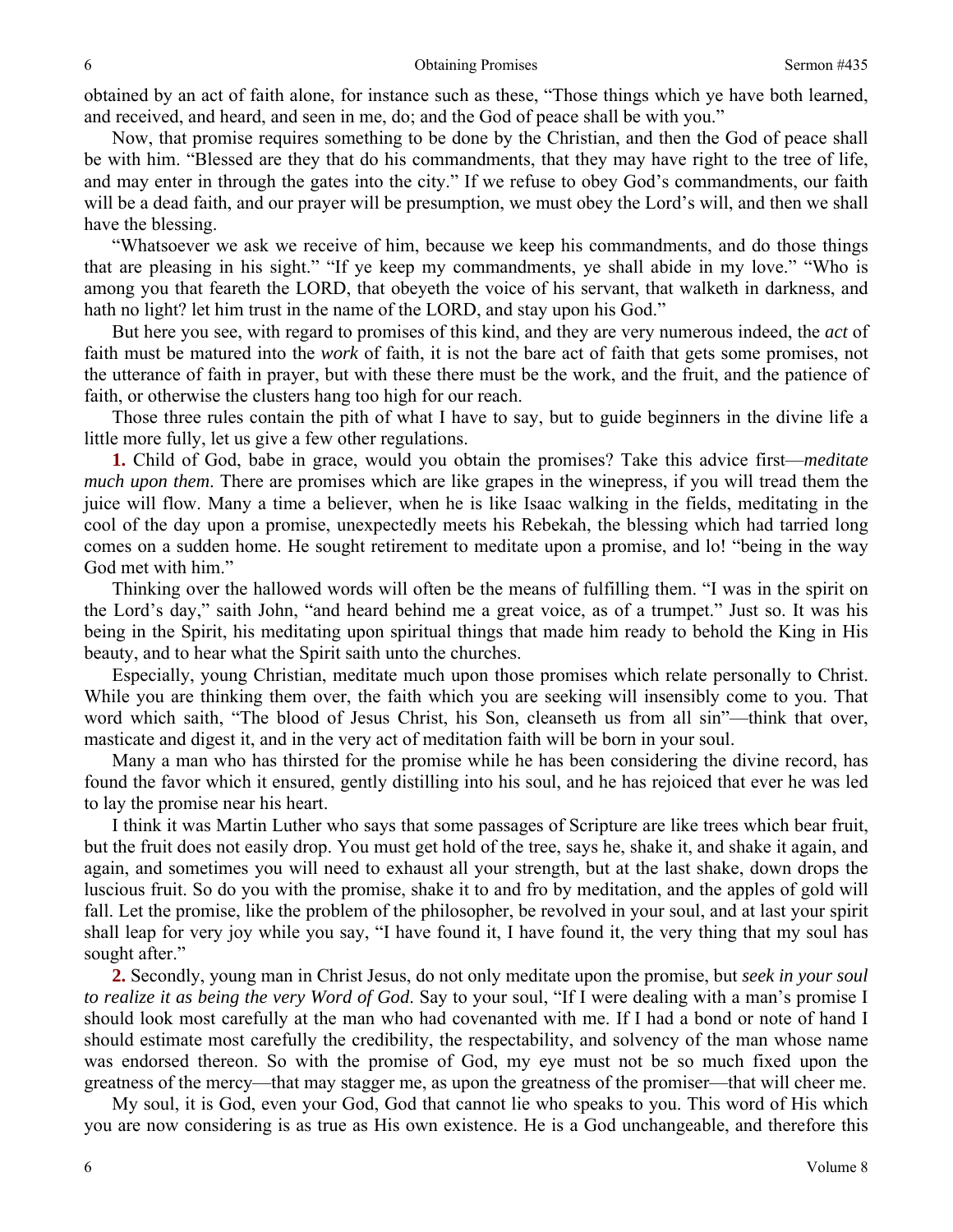promise has not been revoked. He has not altered the thing which has gone out of His mouth, nor called back one single consolatory sentence. Nor does He lack any power, it is the God that made the heavens and the earth who has spoken to me and said, "Thus and thus will I do." Nor will He, nor can He, fail in wisdom as to the time when He will bestow the favors, for He knows when best to give and when better to withhold.

Therefore, seeing that it is the word of a God so true, so immutable, so powerful, so wise, I will and must believe the promise. See, my brethren, you have already arrived at the faith which obtains the promise. I think we ought to be ashamed of ourselves, every one of us, that we dare to doubt God. Thinking this over the other day a horror of great darkness fell upon my soul, while I mourned that ever I should have been guilty of the infamous blasphemy of doubting God.

To doubt an honest man is to cast a slur upon him, but to doubt God who cannot lie, to doubt God who by an oath has sworn—what! is this to make God a liar, or even a perjurer! Our soul shrinks back from infamy so accursed. Did ever fiend in hell commit a more detestable iniquity than that of doubting the veracity of a God of perfection and truth?

Come, soul, there is the promise, there it stands before you. You say, "I dare not believe it," but I say, "How dare you doubt it? where did you get your arrogance from? how can you speak so exceeding proudly as thus to think of God and say of Him, that He has promised what He cannot or what He will not perform? Lay much to heart then young Christian, the fact that the promise is the very Word of God, and surely you will not find it hard to believe, and so to obtain the promise.

**3.** Then in the third place, *be sure that you do, in the power of the Spirit of God, what the precept annexed to the promise asks of you*. Follow the example of Moses. Moses knew that there was a promise given to the people of Israel that they should be the world's blessing, but in order to obtain it, it was necessary that Moses should practice self-denial. What did he? He refused to be called the son of Pharaoh's daughter, counting it better to suffer the reproach of Christ than to enjoy the pleasures of sin for a season. If the promise commands you to deny yourself you can not obtain it without doing so. Do it, and you have obtained it.

Or suppose that the promise requires at your hand courage—use courage. David felt he had a promise from God that He would keep him. He knew that in his past experience God had been faithful. "Thy servant slew both the lion and the bear, and this uncircumcised Philistine shall be as one of them." He advanced to the conflict, and the Lord was his deliverer. Go you forth with your sling and your stone, for you will never obtain the promise if you are afraid to face your gigantic foe.

Or does the promise require obedience at your hand? Be obedient. Remember how Rahab, the harlot, hung out from her window the scarlet line, because that was the test of her faith. So do you. Whatsoever Christ has said unto you do it. Neglect no command, however trivial it may seem. What if it be nonessential! what have you to do with that? Do what your Master tells you, asking no questions, for he is an ill servant who questions his Lord's commands. Doubtless you too, like the Ethiopian eunuch, shall go on your way rejoicing when you have been obedient.

Or is the promise made to those who bear a good report of the land? Remember who Caleb and Joshua were, the only two who obtained the promise out of all the host that came out of Egypt, because they alone, "faithful among the faithless found" honored God, and would not dare to distrust Him. So do you honor God.

Let a scoffing world hear your unvarying testimony that your God is good and true. Let not your wretched face whisper to men that you have a hard Master. Let not your groanings and your murmurings make young men suspect that God is tyrannical to His own children, and that they have no joys, no comforts, no delights. Be not as the hypocrites are, of a sad countenance, bow not your head like a bulrush, afflict not your soul, for this is not the service which God demands of you.

Better the palm branch than the willow, fairer the wedding garment than the mourner's weeds. He whom we serve is no Egyptian taskmaster, His yoke is easy, His service pleasure, His reward unspeakable. "Rejoice in the Lord alway, and again I say, rejoice." Be not cast down and troubled, as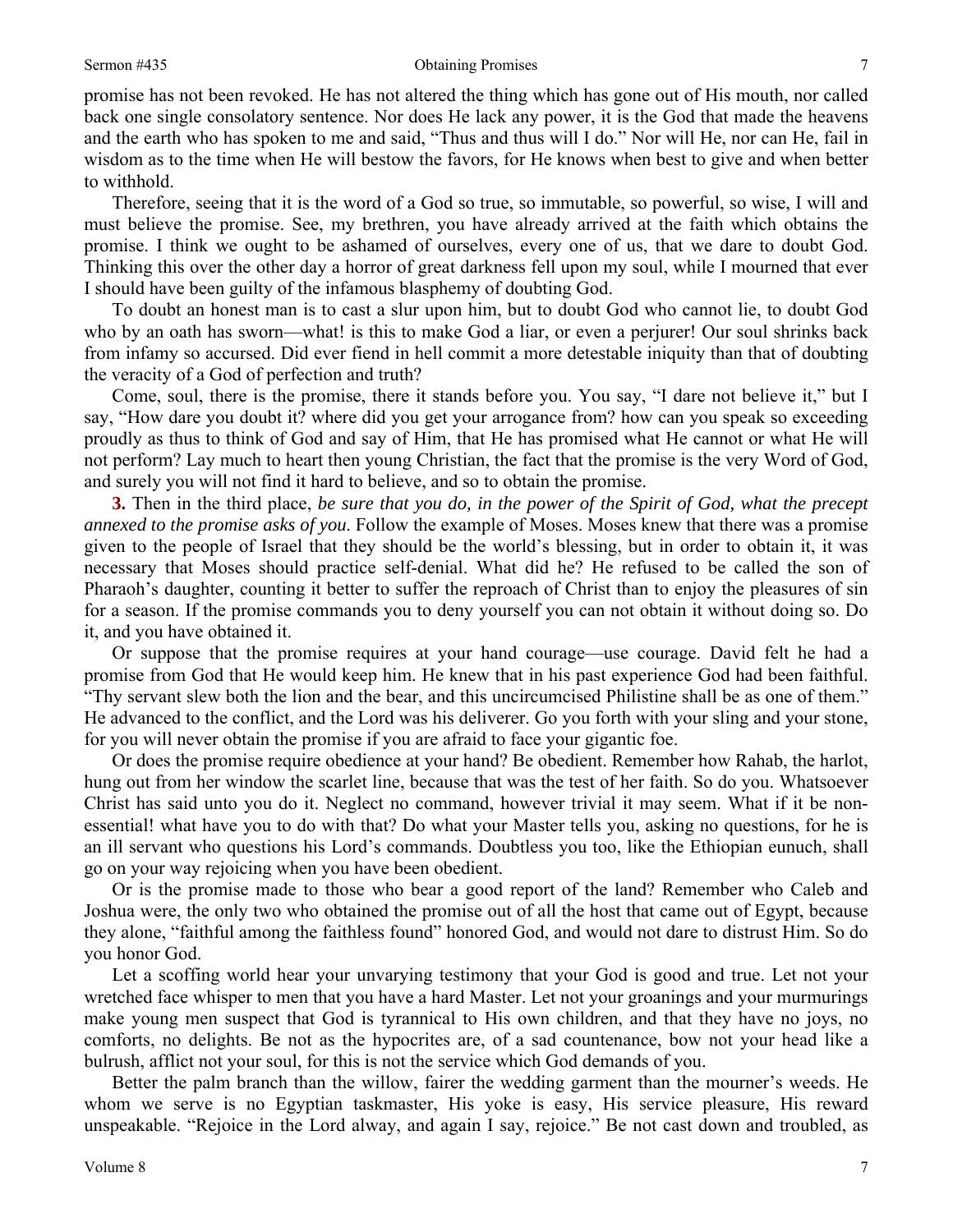#### Obtaining Promises Sermon #435

though the child of God had a cruel parent, and a miserable home, but lift up your heads, for your redemption draweth nigh, and to the timbrel and the harp, march you on to the promised inheritance of the people of God. So shall you by joy of heart, not bringing up an evil report of the land, inherit the promise.

**4.** But fourthly, another rule. Some of the promises you will not inherit even so, unless you shall *imitate the men who by faith and patience inherit the promise*. Good old Spurstow says some of the promises are like the almond tree, they blossom hastily ere in the very earliest spring, but says he, there are some that are like the mulberry tree, they are very slow in putting forth their leaves. Then, what is a man to do if he has a mulberry tree promise that will not put forth its leaves? Why, he is to wait till it does. If the vision tarries, wait for it till it come, it will not tarry, the appointed time shall surely bring it.

But some men, because God hears not their prayers today, turn like silly children and cannot think that their Father is true. Oh, be you men and add to your faith patience*.* Wait for His coming as the husbandman waits for the precious fruit of the earth, knowing that there is a time for every purpose under heaven, and while it is always your time to sow, wait till God appoints the time to reap. It is yours now to pray, He shall give you your time to dance when you shall rejoice because the promise has been fulfilled.

**5.** In the next place take care if you would get the promise that you *select some one that is suitable to your own case.* Being much troubled in heart upon one occasion there was one promise which came home to me. It was this—"His soul shall dwell at ease," and in the strength of that promise my soul learned to dwell at ease in the midst of reviling and misrepresentation and persecutions multiplied. You may find a choice word which will meet your condition that will just suit you.

Have you had five troubles, six, and seven? What do you say to this, "He shall deliver thee in six troubles, yea, in seven there shall no evil touch thee." Have you two troubles at once, both of them enough to overwhelm you? You have it here, "When thou goest through the fires thou shalt not be burned." That is one trouble warded off. "When thou goest through rivers they shall not overflow thee." Here is another trouble subdued. There are two at once, fire and water—one to burn and the other to drown. "I will be with thee," saith He, and that word meets both.

Is it sickness, "I will make all thy bed in thy sickness." Is it failure in business, crops, harvest and the like? "At destruction and famine thou shalt laugh." Or is it death? "Yea, though I walk through the valley of the shadow of death, I will fear no evil, for thou art with me; thy rod and thy staff they comfort me."

Get hold of just that promise which is suitable to your case. You say, is there one? Why, would you have a list of blessings, you have them here in the catalog of promises, promises of peace, honor, success, plenty, promises of preservation from trouble, support under it, deliverance out of it, promises in sickness, child-bearing, old age, famine, want, war, slander, reproach, promises to the stranger, the exile, the poor, the helpless, the fatherless, the widow, the prisoner, the captive, the dying, promises of justification, pardon of sin, adoption, union and communion with the church, access to God, promises of wisdom, knowledge, divine teaching, promises beyond mention—promises of every grace and of every blessing—we cannot pause to mention them all.

The fiery sword at the gate of the garden turned every way to keep men out of paradise. Oh, blessed be God, this sword of the Spirit, which is the Word of God, turns every way to keep our enemies from breaking our peace. There are very few medicines which will heal all things, in fact, none. But we may say, there is a promise in the Scripture for every disease, no matter what it may be there is one meant expressly for that case.

And if there should be a person who is the only man in the world who ever had a certain trouble, still he will find a promise exactly to fit his case, for this inspired Book is a universal medicine. Here, O sick souls are all kinds of remedies, and it is not possible that human need should be wider than the divine supply.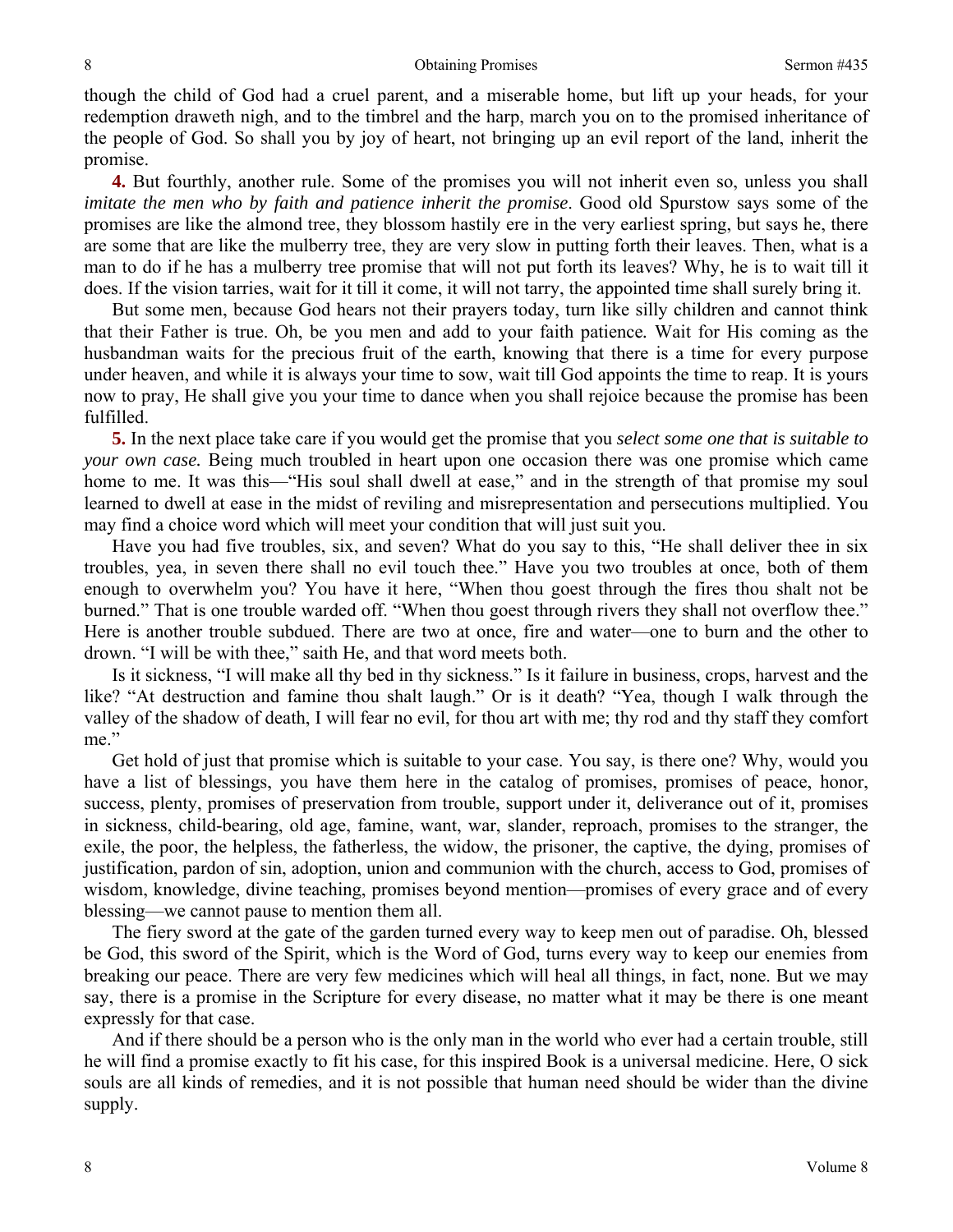#### Sermon #435 Obtaining Promises

Still, brethren, get the one promise that suits you, and that one will be more useful to you than all the rest. Ahab had a great garden, he put Naboth's into it, he had large vineyards, and corn fields, and orchards, and subject-kings and tributaries, but Ahab suffered famine. There was a poor woman, she had nothing, only a little cruse, that was all, no fields, no orchards, no granaries, that one little cruse, however, was inexhaustible, and she knew no lack.

Ah, blessed be God, and there be times with the child of God when everything else is gone, he has only one little cruse, one promise left, but that an inexhaustible one, and he and his house shall live upon it, he shall go in the strength of it all the days that the famine shall last. It is not having many promises, it is appropriating one, and pleading it before God, that shall make us mighty.

**6.** Again, young believer, would you obtain the promise? Then *be careful that you are thankful for promises you have already obtained.* We must thank God for the mercies we have, or else we shall not have others. In the early days when the Puritans settled in New England they were always having fast days. They had a fast day because their bread was getting short, another fast day because the Red Indians invaded them, another fast day because a ship had not arrived that they expected, and they had so many fast days that they began to get exceedingly weak.

At length, one very wise brother said, "Did they not think it would be as well, now and then, to vary the thing, and to have a feast day occasionally? Would it not be quite as acceptable to God if instead of mourning over mercies they wanted, they were to thank Him for mercies enjoyed?" So they instituted what is called the Thanksgiving Day, which became a perpetual ordinance afterwards—the thanksgiving for mercies received.

Brethren, there is reason and wisdom in such a course. How dare you go and ask for anything else till you have been thankful for what you have? What do you do with poor people who depend upon you? You gave the man some relief yesterday, and he walked away with an ungrateful face, shrugging shoulders, as much as to say, "That's all!" Sometimes when you have given charity to a very greedy person, have you not seen him stand and look at it? What has been your rule when he comes next time? You have sent him away empty, and very properly is he punished.

But how is it the Lord does not serve you the same? You ask Him for a mercy and you get it, and you either look at it as though it were not worth having, or else you enjoy it for a time, and then forget you have ever had it, and never think of thanking Him, and then you knock at His door again, and expect that He will wait upon your lusts when you will not wait upon His throne with thanksgiving. Oh! let us be thankful for the blessings we have, and then we shall attain grace to win the promise we have not.

There is a young man up there who had a little light yesterday, he had been in the darkness before, thank God for the first gleam young man, and you shall have the full daylight soon. There is a young woman there who has been bowed down with a great weight of sin, but her conscience is somewhat at peace, she hopes she has a little faith in the Lord. Oh! bless God for that little faith, and you shall find it grow, but if you will not thank Him, it may be for many a day you shall walk in darkness, and see no light till you shall come to value God's mercies at their proper rate.

**7.** And lastly, and not to keep you longer, if you would have your faith stirred up, *look at the examples of all who in olden times, and in our own times, by faith have obtained the promise.* Sinner, look you at the many now in heaven who had no more to trust to than you have—the naked promise of God. God says to them as He does to you, "Believe on the Lord Jesus Christ and thou shalt be saved." They trusted Christ and they are saved. Do you the same and you shall find Him true.

> *"I ask them whence their victory came, They with united breath, Ascribe their conquests to the Lamb, Their triumph to His death."*